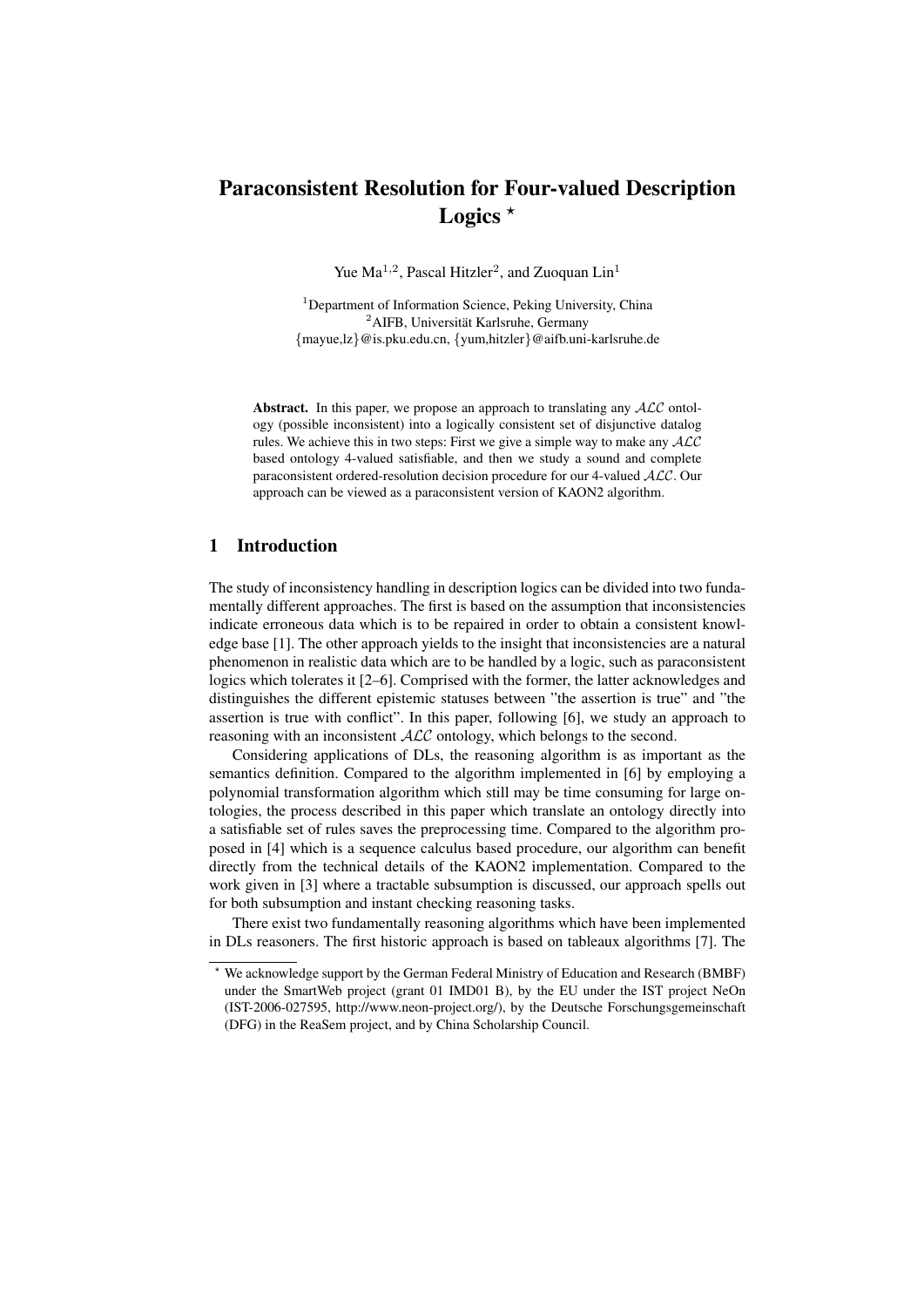second approach is based on basic superposition (ordered resolution for  $ALC$ ) realized by KAON2 reasoner [8]. Our algorithm is based on an adaptation of the algorithm underlying KAON2 for dealing with  $ALC4$ , a paraconsistent  $ALC$ . Theoretically, we design a paraconsistent ordered-resolution for ALC4 which is different from other algorithms in [3, 4] and which provides a way to extend KAON2 algorithm to reason with inconsistent ontologies. Due to space limitations, proofs are omitted. They can be found in a technical report under http://www.aifb.uni-karlsruhe.de/WBS/phi/pub/parowltr.pdf.

The paper is structured as follows. In Section 2, we review briefly the syntax and semantics of the paraconsistent description logic defined in our pervious work [6], where more technical details and intuitions can be found. Section 3 gives the paraconsistent resolution decision procedure and Section 4 studies how a set of consistent disjunctive datalog rules can be obtained from a four-valued  $\text{ALC}$  ontology. Finally we conclude this paper in Section 5.

## 2 The Four-valued Description Logic  $\mathcal{ALC}4$

#### 2.1 Syntax and Semantics

Syntactically,  $ALC4$  hardly differs from  $ALC$ . Complex concepts and assertions are defined in exactly the same way. However, we allow three kinds of class inclusions, corresponding to the three implication connectives in four-valued logic case. They are called material inclusion axiom, internal inclusion axiom, and strong inclusion axiom, denoted as  $C \mapsto D$ ,  $C \sqsubset D$ , and  $C \rightarrow D$ , respectively.

Semantically, four-valued interpretations map individuals to elements of the domain of the interpretation, as usual. For concepts, however, to allow for reasoning with inconsistencies, a four-valued interpretation over domain  $\Delta^I$  assigns to each concept C a pair  $\langle P, N \rangle$  of (not necessarily disjoint) subsets of  $\Delta^I$ . Intuitively, P is the set of elements known to belong to the extension of  $C$ , while  $N$  is the set of elements known to be not contained in the extension of  $C$ .  $P$  and  $N$  are not necessarily disjoint and mutual complemental with respect to the domain.

Formally, a four-valued interpretation is a pair  $I = (\Delta^I, \cdot^I)$  with  $\Delta^I$  as domain, where  $\cdot^I$  is a function assigning elements of  $\Delta^I$  to individuals, and subsets of  $(\Delta^I)^2$  to concepts, such that the conditions in Table 1 are satisfied, where functions  $proj^+(\cdot)$  and proj<sup>−</sup>(·) are defined by proj<sup>+</sup> $\langle P, N \rangle = P$  and proj<sup>−</sup> $\langle P, N \rangle = N$ .

For the semantics defined above, we ensure that a number of useful equivalences from classical DLs, such as double negation law and Demorgen Law, hold, see [6] for details.

The semantics of the three different types of inclusion axioms is formally defined in Table 2 (together with the semantics of concept assertions). We say that a four-valued interpretation I satisfies a four-valued ontology  $O$  (i.e. is a model of it) iff it satisfies each assertion and each inclusion axiom in  $\mathcal O$ . An ontology  $\mathcal O$  is 4-valued satisfiable (unsatisfiable) iff there exists (does not exist) such a model.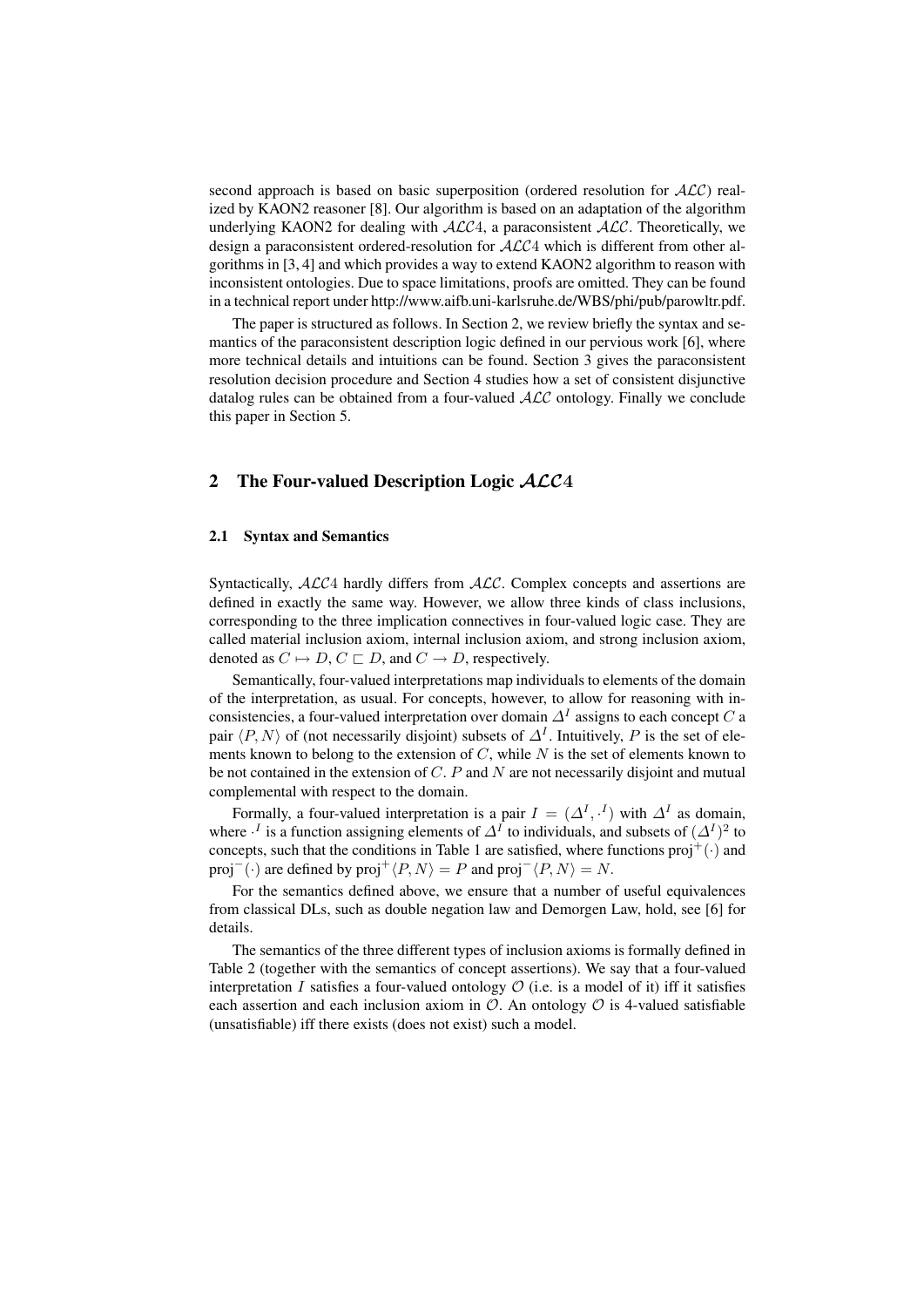| <b>Constructor Syntax</b> | <b>Semantics</b>                                                                                           |
|---------------------------|------------------------------------------------------------------------------------------------------------|
| A                         | $A^I = \langle P, N \rangle$ , where $P, N \subseteq \Delta^I$                                             |
| $\boldsymbol{R}$          | $R^I = \langle R_P, R_N \rangle$ , where $R_P, R_N \subseteq \Delta^I \times \Delta^I$                     |
| $\Omega$                  | $o^I \in \Lambda^I$                                                                                        |
|                           | $\langle \Delta^I, \emptyset \rangle$                                                                      |
|                           | $\langle \emptyset, \Delta^I \rangle$                                                                      |
| $C_1 \sqcap C_2$          | $\langle P_1 \cap P_2, N_1 \cup N_2 \rangle$ , if $C_i^I = \langle P_i, N_i \rangle$ for $i = 1, 2$        |
| $C_1 \sqcup C_2$          | $\langle P_1 \cup P_2, N_1 \cap N_2 \rangle$ , if $C_i^I = \langle P_i, N_i \rangle$ for $i = 1, 2$        |
| $\neg C$                  | $(\neg C)^{I} = \langle N, P \rangle$ , if $C^{I} = \langle P, N \rangle$                                  |
| $\exists R.C$             | $\langle \{x \mid \exists y, (x, y) \in \text{proj}^+(R^I) \text{ and } y \in \text{proj}^+(C^I) \},\$     |
|                           | $\{x \mid \forall y, (x, y) \in \text{proj}^+(R^I) \text{ implies } y \in \text{proj}^-(C^I) \}$           |
| $\forall R.C$             | $\langle \{x \mid \forall y, (x, y) \in \text{proj}^+(R^I) \text{ implies } y \in \text{proj}^+(C^I) \},\$ |
|                           | $\{x \mid \exists y, (x, y) \in \text{proj}^+(R^I) \text{ and } y \in \text{proj}^-(C^I)\}\$               |

Table 1. Semantics of  $ALC4$  Concepts

Table 2. Semantics of inclusion axioms in  $ALC4$ 

| <b>Axiom Name</b> | <b>Syntax</b> | <b>Semantics</b>                                                                                                                                                                                                                            |
|-------------------|---------------|---------------------------------------------------------------------------------------------------------------------------------------------------------------------------------------------------------------------------------------------|
|                   |               | material inclusion $ C_1 \mapsto C_2   \Delta^I \setminus \text{proj}^-(C_1^I) \subseteq \text{proj}^+(C_2^I)$                                                                                                                              |
|                   |               | internal inclusion $ C_1 \subset C_2 $ proj <sup>+</sup> $(C_1^I) \subseteq \text{proj}^+(C_2^I)$                                                                                                                                           |
|                   |               |                                                                                                                                                                                                                                             |
|                   |               | strong inclusion $\begin{vmatrix} C_1 & -C_2 \\ C_1 & \rightarrow C_2 \end{vmatrix}$ proj <sup>+</sup> ( $C_1^I$ ) $\subseteq$ proj <sup>+</sup> ( $C_2^I$ ) and<br>proj <sup>-</sup> ( $C_2^I$ ) $\subseteq$ proj <sup>-</sup> ( $C_1^I$ ) |
| concept assertion | C(a)          | $a^I \in \text{proj}^+(C^I)$                                                                                                                                                                                                                |
| role assertion    | R(a, b)       | $(a^I, b^I) \in \text{proj}^+(R^I)$                                                                                                                                                                                                         |

## 2.2 The satisfiability of  $ALC4$  ontologies

Note that the four-valued semantics given in previous subsection does not assure that every  $ALC4$  ontology has 4-valued models.<sup>1</sup> The following example illustrates this.

**Example 1** *Consider*  $\mathcal{T} = \{T \sqsubset \bot\}$ *. Since for any four-valued interpretation I,*  $T^I = \langle \Delta^I, \emptyset \rangle$  and  $\bot^I = \langle \emptyset, \Delta^I \rangle$ , where  $\Delta^I \neq \emptyset$  for DL interpretations, T has no *four-valued model according to Table 2. The conclusion remains the same if other two kinds of inclusion are used in* T *.*

To make every ontology 4-valued satisfiable, we introduce the following substitution (Definition 1). The underlying intuition is that  $\bot \equiv A \sqcap \neg A$  and  $\top \equiv A \sqcup \neg A$  hold for any concept A under the classical semantics w.r.t. any ontology.

Definition 1 *Given an ontology* O*, the satisfiable form of* O*, denote* SF(O)*, is the ontology obtained by replacing each occurrence of*  $\perp$  *in* (O) with NA  $\sqcap \neg NA$ , and *replacing each occurrence of*  $\top$  *in* (O) *with NA*  $\sqcup \neg NA$ *, where NA is a new atomic concept.*

<sup>&</sup>lt;sup>1</sup> The problem also exists for the 4-valued DL defined in [4] if  $\top$  and  $\bot$  are used arbitrarily.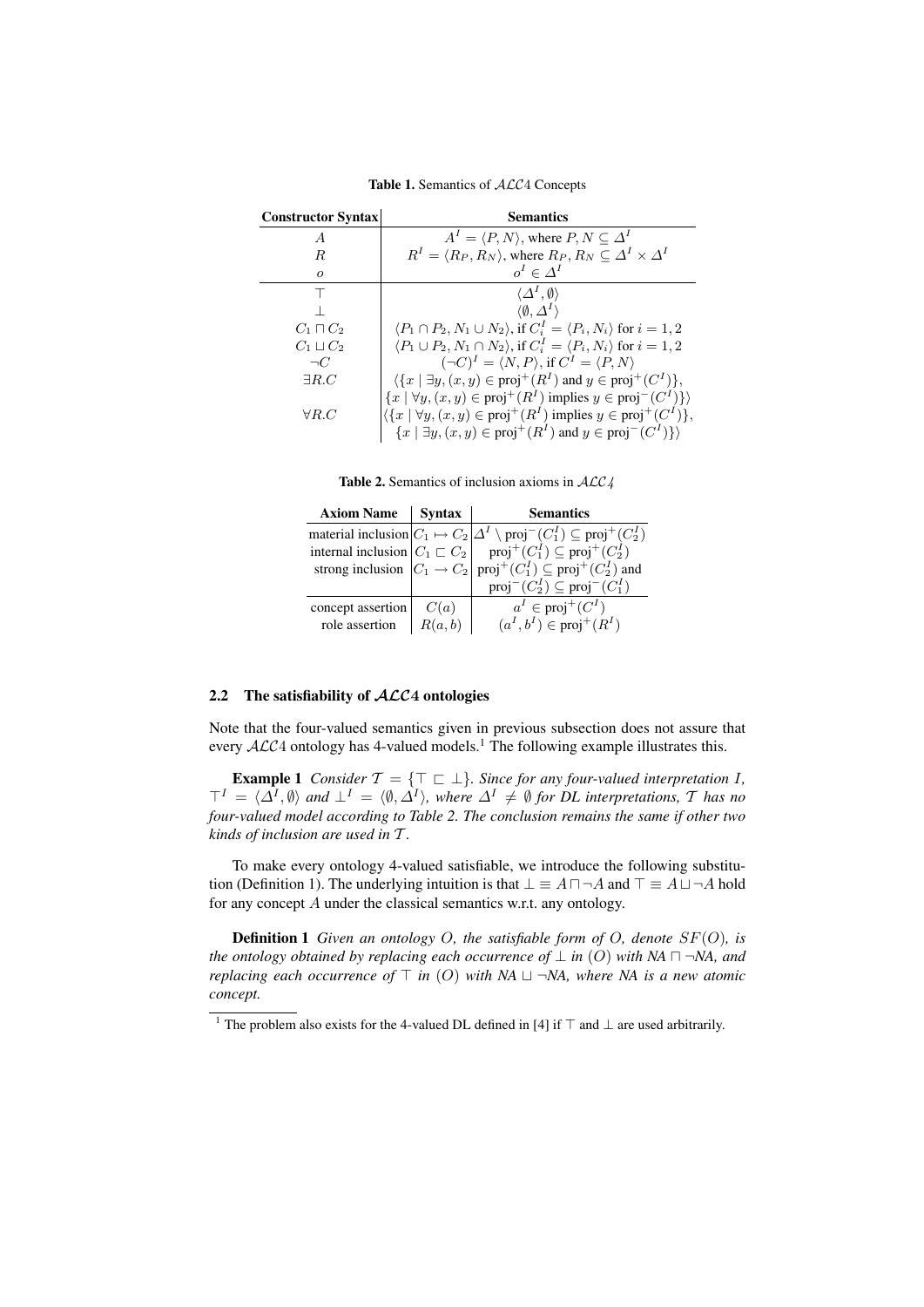**Example 2** *(Example 1 Continued) By Definition 1,*  $SF(T) = \{NA \sqcup \neg NA \sqsubset NA \sqcap \}$  $\neg$ NA}. Obviously,  $SF(T)$  has a 4-valued model  $I = \langle \Delta^I, \cdot^I \rangle$ , where  $NA^I = \langle \Delta^I, \Delta^I \rangle$ . *I* is also a model of  $\{NA \sqcup \neg NA \rightarrow NA \sqcap \neg NA\}$  and  $\{NA \sqcup \neg NA \rightarrow NA \sqcap \neg NA\}$ . That *is, a 4-valued unsatisfiable ontology becomes 4-valued satisfiable.*

Following proposition says the substitution doesn't impact the classical inconsistency.

Proposition 1 *For any ontology* O*, the following two claims hold:*

*(1)* SF(O) *is 2-valued consistent if and only if* O *is 2-valued consistent.*

*(2)* SF(O) *always has at least one 4-valued model.*

Note that claim 2 in proposition 1 doesn't hold for 2-valued semantics, so we cannot expect to make an inconsistent ontology 2-valued satisfiable in the same way. Because of this proposition, we assume that all ontologies discussed in the rest have 4-valued models.

### 3 Resolution-based Reasoning with  $ACC4$

In this section, we basically follow [8, Chapter 4] to study a paraconsistent resolution for ALC4, and indeed we have to assume that the reader is familiar with the KAON2 approach because of space restrictions.

We first note that resolution relies heavily on the *tertium non datur*, and thus does not lend itself easily to a paraconsistent setting. In particular, resolution cannot be based on the negation present in paraconsistent logics, as in this case  $A \vee B$  and  $\neg A \vee C$  does not imply B ∨ C. We thus start by introducing a second kind of negation, called *total negation*, written ∼. To avoid confusion, we will refer to ¬ as *paraconsist negation*. Notice that we do not extend our four-valued DLs to have the total negation as a concept constructor. We rather use it only to provide a resolution-based decision procedure for four-valued DLs.

**Definition 2** Total negation ∼ *on*  $\{P, N\}$  | P,  $N \subseteq \Delta\}$  *is defined by* ∼ $\langle P, N \rangle$  =  $\langle \Delta \setminus P, \Delta \setminus N \rangle$ .

The intuition behind total negation is to reverse both the information of being true and of being false. By Definition 2, the double negation elimination law and Demogen Laws also hold for total negation ∼.

An important reason to propose the total negation is that it provides a way to reduce 4-valued entailment relation  $\models_4$  to 4-valued satisfiability, because for any ontology O and an axiom  $\alpha$ ,  $O \models_{4} \alpha$  if and only if  $O \cup {\sim} \alpha$  is 4-unsatisfiable. Moreover, total negation can be used to obtain a representation of internal inclusion in terms of clauses, where equisatisfiability retains, because  $(C \sqsubset D)^{I} \in \{t, \ddot{\top}\}\$ if and only if  $(\forall x.(\neg C \sqcup D)(x))^I \in \{t, \top\}$ . By these two points, we have following theorem shows that 4-entailment can be converted into 4-unsatisfiability.

Theorem 2 *Let* O *be a four-valued* ALC4 *ontology,* C, D *be concepts,* I *be an interpretation and* ι *be a new individual not occurring in* O*. Then the following hold.*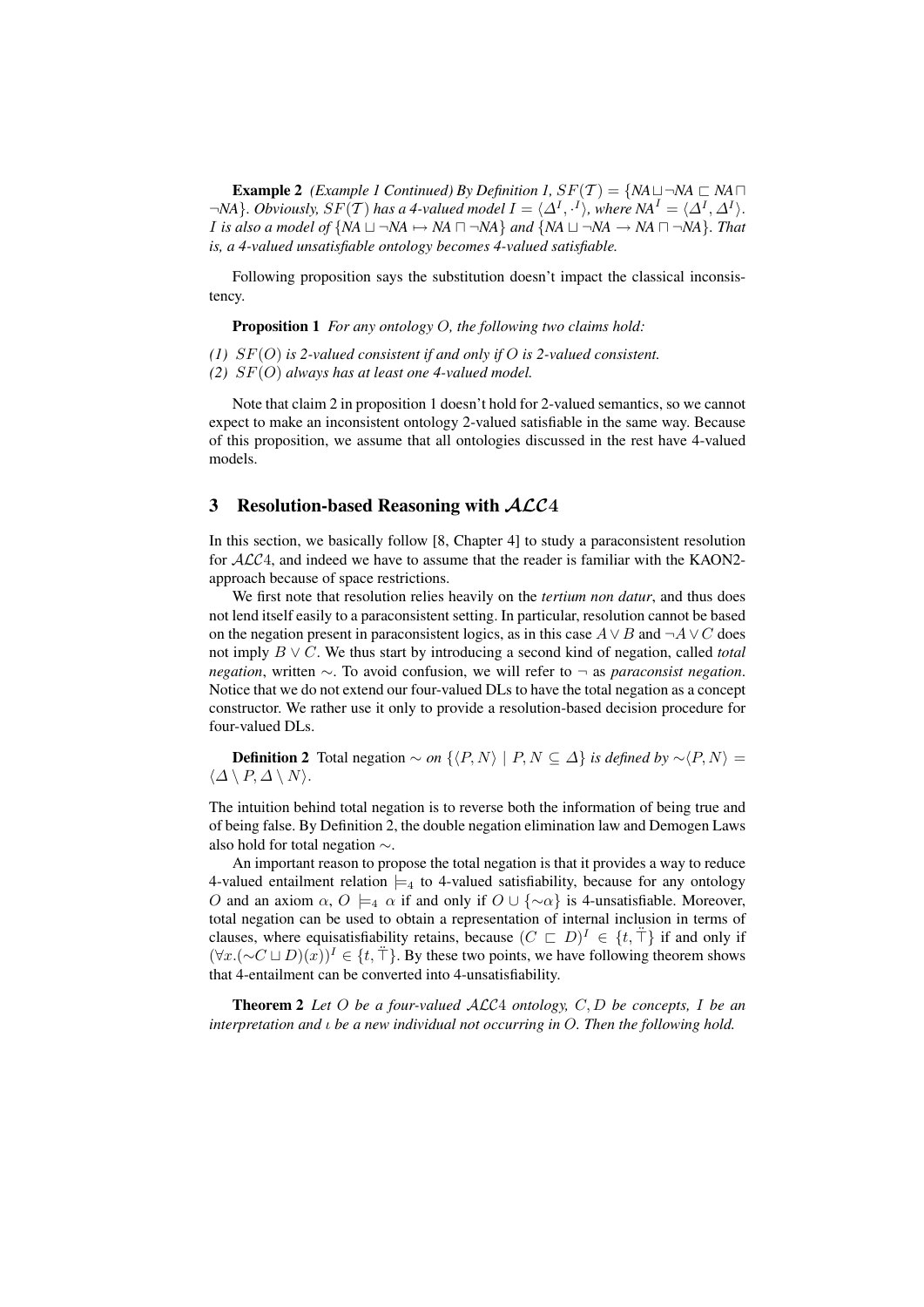- *1.*  $O \models_4 C(a)$  *if and only if*  $O \cup \{ \sim C(a) \}$  *is four-valued unsatisfiable.*
- 2.  $O \models_4 C \mapsto D, O \models_4 C \sqsubset D, O \models_4 C \rightarrow D$  *if and only if*  $O \cup {\sim} (\neg C \sqcup D)(\iota)$ *}*,  $O \cup \{ (C \sqcap \sim D)(\iota) \}$ , and  $O \cup \{ (C \sqcap \sim D)(\iota), (\neg D \sqcap \sim \neg C)(\iota) \}$  are four-valued *unsatisfiable, respectively.*

#### 3.1 Translating  $ALC4$  into Clauses

To introduce clausal forms for ALC4 expressions, we first define an extended negation normal form for  $\mathcal{ALC}4$  called quasi-NNF. We are inspired by [9].

**Definition 3** A concept C is a quasi-atom, if it is an atomic concept, or in form  $\neg A$ *where* A *is an atomic concept.* C *is a quasi-literal, if it is a quasi-atomic concept, or in form* ∼L *where* L *is a quasi-atomic concept.* C *is in quasi-NNF, if* ∼ *occurs only in front of quasi-literals and* ¬ *does not occur in front of* ∼*.*

To give an example, let A, B, and C be atomic concepts. Then  $(A \vee \sim \neg B) \sqcup \forall R.(\sim C)$ is in quasi-NNF. Based on the properties of  $\sim$ , it is easy to check that all  $\mathcal{ALC}4$  concepts can be transformed into equivalent expressions in quasi-NNF.

We next translate the concepts into predicate logic. This is done by the standard translation as e.g. spelled out in [8] in terms of the function  $\pi_y$  – we just have to provide for the total negation. We make one exception, namely for universal restriction, where we set  $\pi_y(\forall R.C, x) = \forall y.(\sim R(x, y) \sqcup C(y))$ . The obtained predicate logic formulae (with total negation) can now be translated into clauses in the standard way, i.e. by first casting them into Skolem form [10], which are adjusted for total negation in the straightforward way. To avoid the exponential blowup and to preserve the structure of formulae, we also can apply the structural transformation [11] to  $ALC4$  as used in [8]. To do this, we define the paraconsistent Definitorial Form  $PDef(\cdot)$  of  $ALC4$  concepts as follows. Note that total negation should be used.

$$
\text{PDef}(C) = \begin{cases} \{C\} & \text{if } C \text{ is a literal concept,} \\ \{\sim Q \sqcup C|_p\} \cup \text{PDef}(C[Q]|_p) & \text{if } p \text{ is eligible for replacement in } C. \end{cases}
$$

where  $C|_p$  to be the position p in concept C, as defined in [10, 8].

**Proposition 3** For an ALC4 concept C in quasi-NNF,  $\{\top \sqsubset C\}$  is four-valued *satisfiable iff*  $\{ \top \sqsubset PDef(D_i) \mid D_i \in PDef(C) \}$  *is.* 

Following the above transformations step by step, any  $ALC4$  concept can be translated into a set of first order predicate logic clauses (with total negation) in polynomial size of the original concepts. We denote by  $Cls(C)$  the set of clauses which is obtained by the just mentioned transformation of C. These clauses are predicate logic formulae (with total negation). We give an example.

**Example 3** *The concept*  $\neg(\sim A \sqcap \exists R.(\forall S.C))$  *is translated as follows.* 

$$
\neg(\sim A \sqcap \exists R.(\forall S.C))
$$
  
in quasi-NNF:  

$$
\sim \neg A \sqcup \forall R.(\exists S.\neg C)
$$
  
in PDef:  

$$
\{\sim \neg A \sqcup \forall R.Q, \sim Q \sqcup \exists S.\neg C\}
$$
  
in predicate logic: 
$$
\{\sim \neg A(x) \lor \sim R(x,y) \lor Q(y), \sim Q(x) \lor S(x,f(x)),
$$

$$
\sim Q(x) \lor \neg C(f(x))\}
$$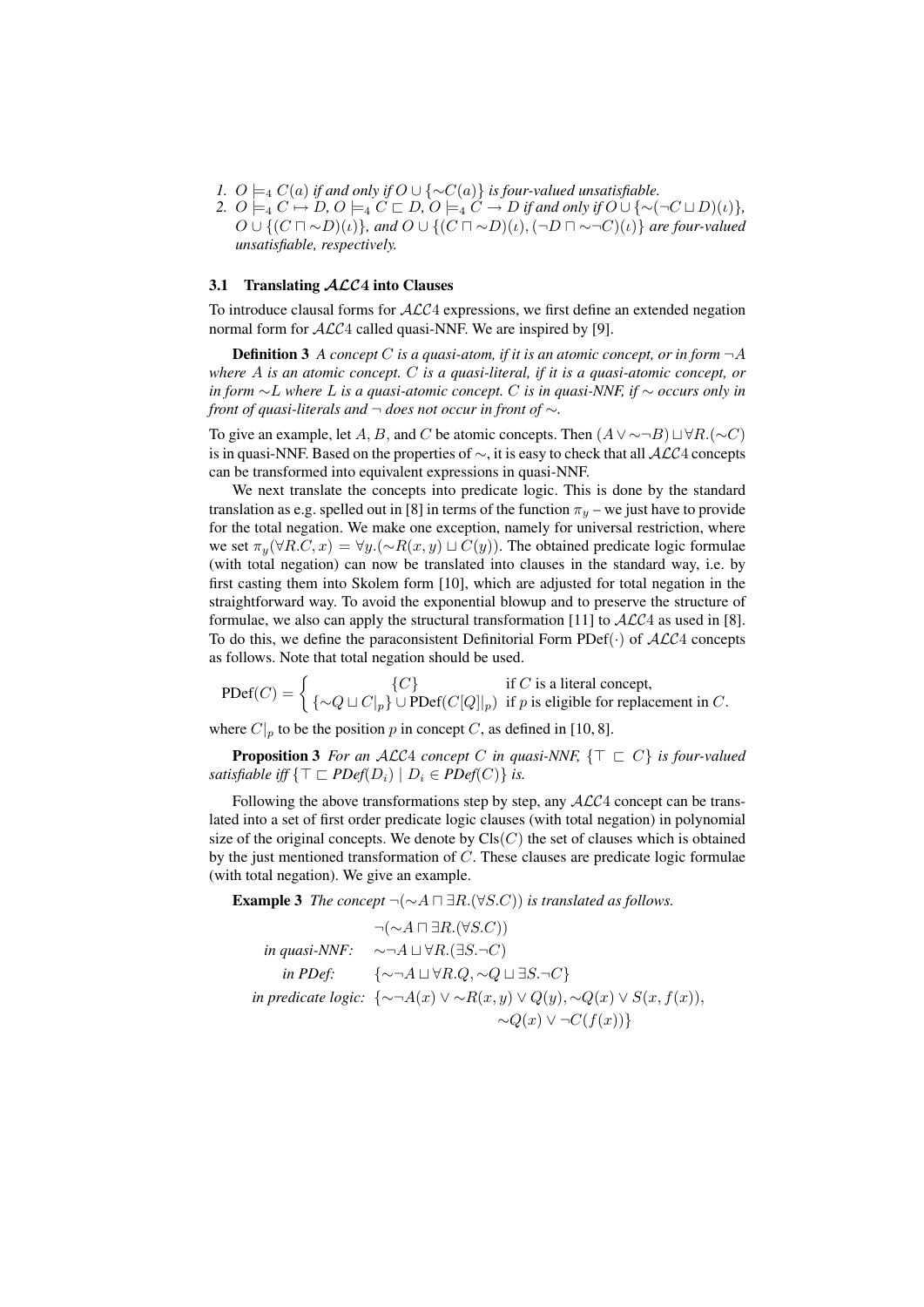Based on the transformation described above, we finally can translate an ALC4 ontology O into a set of predicate logic clauses (with total negation)  $\Xi(O)$  which is the smallest set satisfying the following conditions:

- For each  $ABox$  axiom  $\alpha$  in  $ABox$ , Cls $(\alpha) \subseteq E(O)$
- For each axiom  $C \mapsto D$ , each axiom  $C \sqsubset D$ , and each axiom  $C \rightarrow D$  in  $TBox$ ,  $\text{Cls}(\neg C \sqcup D) \subseteq \varXi(O), \text{Cls}(\neg C \sqcup D) \subseteq \varXi(O), \text{ and } \text{Cls}(\neg C \sqcup D, \neg\neg D \sqcup \neg C) \subseteq$  $\Xi(O)$ , respectively.

**Theorem 4** *Let* O *be an*  $ALC4$  *ontology.* O *is 4-valued satisfiable iff*  $\Xi(O)$  *is 4valued satisfiable.*

#### 3.2 Ordered Resolution with Selection Function  $O4_{DL}$  for  $\mathcal{ALC}4$

Given any fixed ordering  $\succ$  on ground quasi-atoms which is total and well-founded, we can obtain an *ordering on sets of clauses* in standard way as stated in [8]. By a slight abuse of notation, we use  $\succ$  also for  $\succ_L$  and  $\succ_C$  where the meaning is clear from the context. For example, if  $\neg A \succ A \succ B \succ \neg B \succ D$ , then  $[\sim] \neg A \succ [\sim] A \succ [\sim] B \succ \neg B$  $[\sim] \neg [\sim] B \succ [\sim] D$  and  $\sim A \lor \neg B \prec \neg A \lor B \prec \sim \neg A \lor D$ .

By a *selection function* we mean a mapping S that assigns to each clause C a (possibly empty) multiset  $S(C)$  of literals with the prefix  $\sim$  in C. For example, both  $\{\sim \neg A\}$ and  $\{\sim \neg A, \sim D\}$  can be selected in clause  $\sim \neg A \lor \sim D \lor B \lor \neg C$ .

An ordered resolution step with selection function can now be described by the Inference Rule and Factorization Rule as follows, respectively:

$$
\frac{C \vee A \quad D \vee \sim B}{C \sigma \vee D \sigma} \quad \text{and} \quad \frac{C \vee A \vee B}{(C \vee A) \sigma},
$$

where

- $-\sigma = MGU(A, B)$  is the most general unifier of the quasi-atoms A, B, and C, D are quasi-clauses.
- $A\sigma$  is strictly maximal in  $C\sigma \vee A\sigma$ , and no literal is selected in  $C\sigma \vee A\sigma$ ;
- ∼Bσ is either selected in Dσ  $\vee$  ∼Bσ, or it is maximal in Dσ  $\vee$  ∼Bσ and no literal is selected in  $D\sigma \vee \sim B\sigma$ .

**Theorem 5** *(Soundness and Completeness of*  $O4_{DL}$ *) Let* N *be an ALC4 knowledge base. Then*  $E(N) \vdash_{O4_{DL}} \Box$  *iff* N *is four-valued unsatisfiable.* 

Although the inference rules are different from those of  $\text{ALC}$ , we find that similar way of the selection of the literal ordering and selection function still provide us a decision procedure for ALC4.

- The literal ordering ≻ is defined such that  $R(x, f(x)) > \sim C(x)$  and  $D(f(x)) >$  $\sim C(x)$ , for all function symbols f, and predicates R, C, and D.
- The selection function selects every binary literal which is preceeded by  $\sim$ .

**Theorem 6** *(Decidability) For an ALC4 knowledge base KB, saturating*  $\Xi(KB)$ *by*  $O_{4DL}$  *decides satisfiability of KB and runs in time exponential in*  $|KB|$ *.*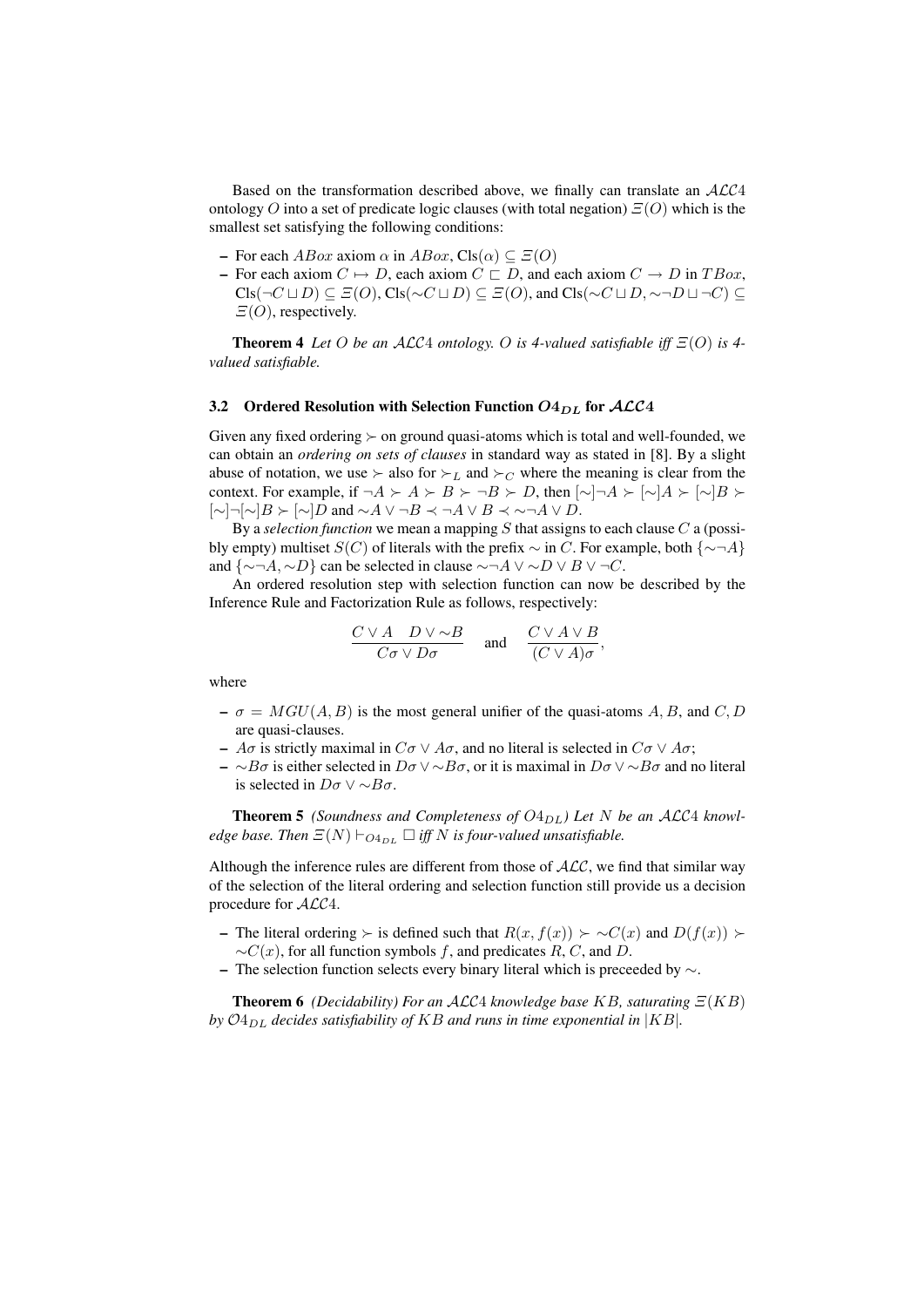## 4 Translating  $ALC4$  to satisfiable Disjunctive Datalog

We should distinguish the total negation and paraconsistent negation during the translation, while there is only one kind of negation in [8]. As the translation from  $ALC$  to disjunctive datalog, we can perform all inferences among nonground clauses first, after which we can simply delete all nonground clauses containing function symbols. The remaining clause set consists of clauses without function symbols [8].

Definition 4 *For an extensionally reduced* ALC *ontology* O*, the function-free version of ontology* O *is defined as follows:*

 $FF(O) = \lambda(\Gamma(O_{\tau})) \cup \Gamma(O_A) \cup \{HU(a) \mid \text{ for each individual a occurring in } O\}$ 

*where*  $\Gamma(O_{\tau})$  *is the set of clauses obtained by saturating*  $\Xi(O_{\tau})$  *by*  $O_{D_{LL}}$  *and then deleting all the clauses containing functions, and*  $\Gamma(O_A)$  *is the set of clauses obtained by saturating*  $E(O_A)$  *by*  $O_4$ <sub>*DL*</sub>. And for a clause C,  $\lambda$ (C) = C ∪ {∼HU(x) | *for each unsafe variable* x *in* C} *and*  $\lambda(\Sigma) = {\lambda(C) |$  *for each clause* C *in*  $\Sigma$ *}.* 

Note that the total negation is used in the  $\lambda$  operator. Next, we introduce following definition to simplify the statement of the translation process.

Definition 5 *All the literals in FF*(O) *are in one of the following cases:*

- *Pure positive literal which is just an atom (i.e., without neither paraconsistent negation nor total negation in front);*
- *Paraconsistent negative literal which is constructed by a pure positive literal with the paraconsistent negation occurring in its front.*
- *Total negative literal which is constructed by a pure positive literal or a paraconsistent negative literal with the total negation occurring in its front.*

By this definition and Definition 3, positive quasi-literals include both pure positive literals and paraconsistent negative literals, while total negative literals are very negative quasi-literals. To give an example, let  $A(x)$  be an atom, then it is a pure positive literal, ¬ $A(x)$  is a paraconsistent negative literal, and  $\sim \neg A(x)$ ,  $\sim A(x)$  are total negative literals.

**Definition 6** *The disjunctive datalog*  $DD_4(O)$  *corresponding to an ontology O is defined by moving in each clause from FF(*O*)*

- *each pure positive liter into the rule head;*
- *each paraconsistent negative literal into the rule head as well and replacing it with a fresh atom simultaneously;*
- *each total negative literal into the rule body and replacing its quasi-atom part with a fresh atom simultaneously.*

*If KB is not extensionally reduced, then DD(KB) = DD(KB'), where KB' is an extensionally reduced knowledge base obtained from KB in the standard way [8].*